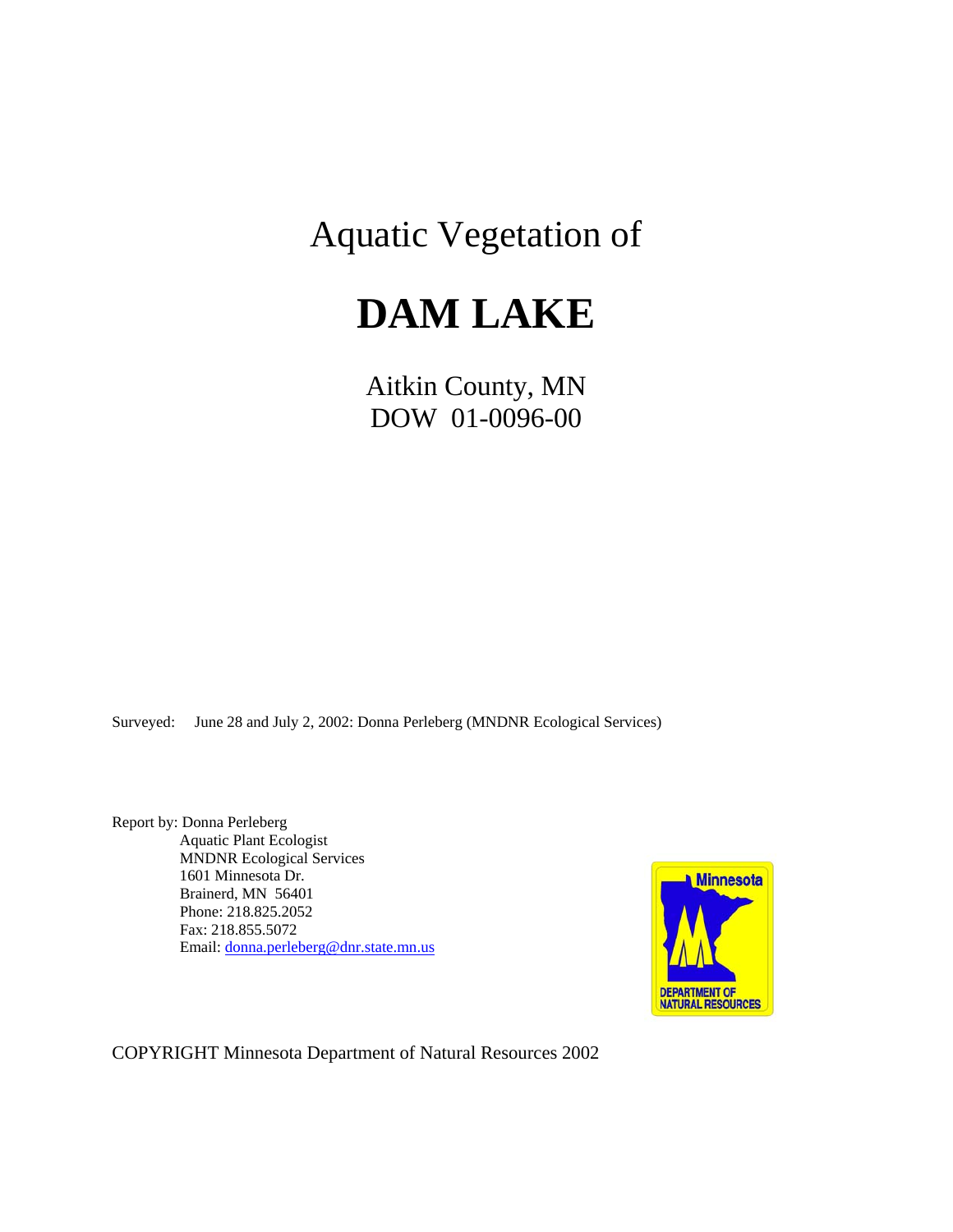# **INTRODUCTION**

Dam Lake is located in Aitkin County, north central Minnesota, about 11 miles east of the town of Aitkin. The lake is approximately 642 acres with a maximum depth of about 48 feet and a mean depth of 19 feet. Public access includes a State owned public access on the west side of the lake and a private resort on the south side.

# **Objectives**

The 2002 vegetation survey of Dam Lake was part of a larger evaluation of lake vegetation survey methods conducted by MNDNR Ecological Services Division. Dam Lake was selected because DNR Fisheries is working with the lake group to produce a lake management plan. Survey objectives included:

- 1) Estimate the maximum depth of rooted vegetation
- 2) Estimate the percent of the littoral zone occupied by rooted vegetation
- 3) Record the aquatic plant species that occur in the lake
- 4) Collect quantitative estimates of species abundance
- 5) Develop general plant distribution maps for common species or species groups

Historical vegetation data for this lake were also reviewed and are summarized in this report. Data from the 2002 survey can be used to monitor annual changes in the plant community.

# **METHODS**

A Point-Intercept vegetation survey of Dam Lake was conducted on June 29 and July 2, 2002 following the methodology described by Madsen (1999). A total of 152 sample points were established using a 100 meter (N-S) by 100 meter (E-W) grid system (Figure 1). Each sample point was approximately one meter squared in area. Sampling was not conducted in water depths greater than 25 feet because initial sampling indicated no vegetation occurred in depths greater than 20 feet.

A Trimble GeoExplorer 3 GPS unit was used to navigate the boat to each sample point. At each site, water depth was recorded using a measured stick in water depths less than eight feet and an electronic depth finder in water depths of eight feet or more. Surveyors recorded any plant taxa within the site that were visible from the boat surface. A double-headed garden rake, attached to a rope was used to survey vegetation not visible from the surface. When possible, taxa were recorded to the species level and nomenclature follows Crow and Hellquist (2000). Voucher specimens were collected and are currently stored at the DNR in Brainerd. Some specimens may be transferred to the University of Minnesota herbarium (St. Paul).

Data were entered into an Excel database spreadsheet and frequency of occurrence was calculated for each species as the number of sites in which a species occurred divided by the total number of sample sites within the "vegetated zone" from shore to 20 feet (141 sample points).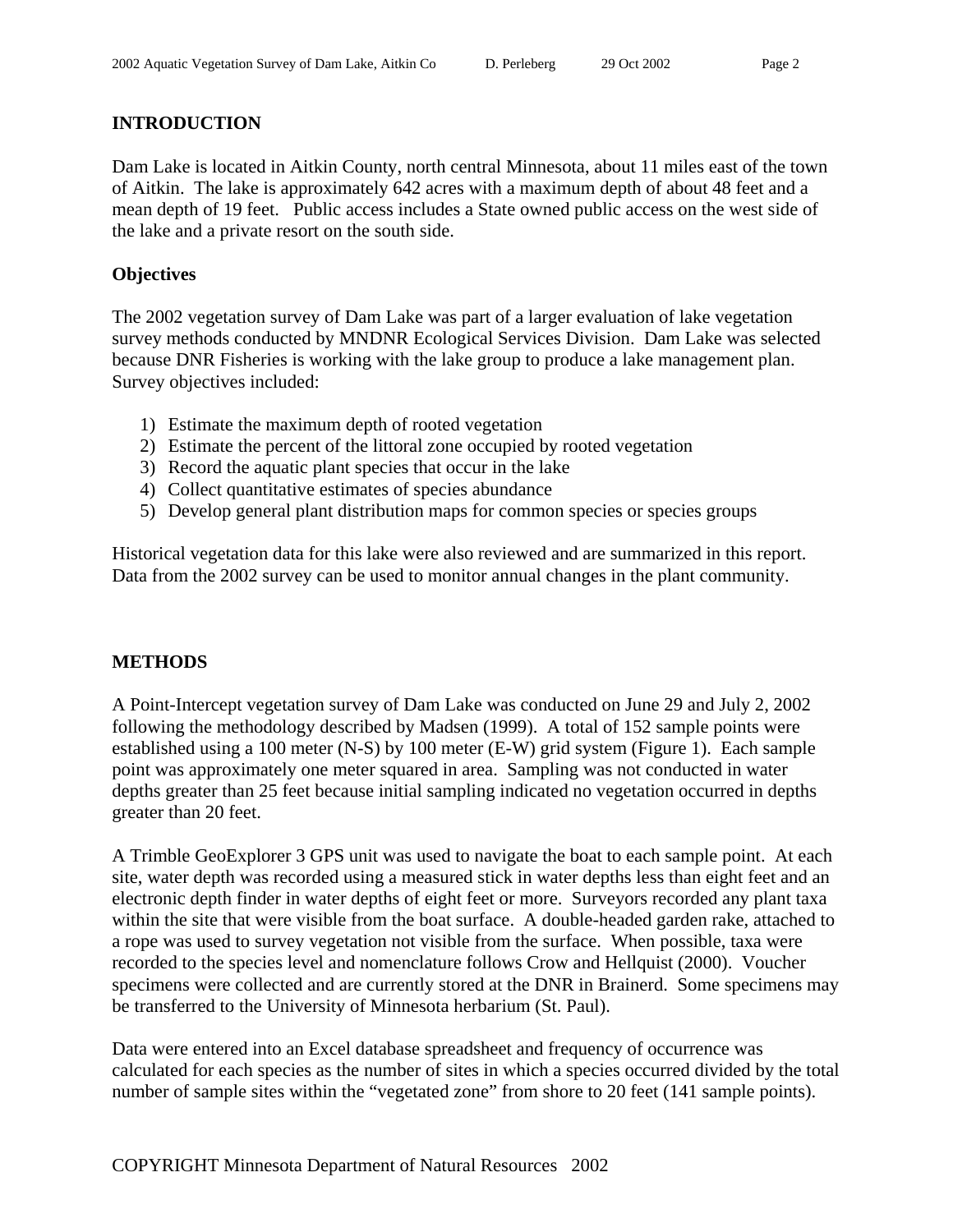Relative frequency for each species was calculated as the individual species frequency expressed as a percentage of the total plant frequency. Data were analyzed for three depth zones:

- shore to 6 feet (47 sites)
- $\bullet$  6.5 feet to 12 feet (43 sites)
- $\bullet$  12.5 feet to 20 feet (51 sites)

## **RESULTS**

Secchi disc reading was recorded as 11 feet on June 28, 2002 and 8.5 feet on July 2, 2002.

Rooted vegetation was found to a maximum depth of 20 feet and vegetation occurred in 70% of the sample sites in the shore to 20 foot zone.

Since 1960, more than 40 aquatic plant species have been recorded in Dam Lake and the majority of these were relocated in 2002. During the 2002 survey, 19 species of submerged plants (Table 1), five floating (Table 2), 12 emergent (Table 3) and five wetland plant species (Table 4) were documented in Dam Lake.

#### Plant community composition

Combined, coontail (Ceratophyllum demersum) and flatstem pondweed (Potamogeton zosteriformis) made up 30% of the entire plant community (Figure 2). As a group, broad-leaved pondweeds [variable (Potamogeton gramineus), Robbin's (P. robbinsii), largeleaf (P. amplifolius), whitestem (P. praelongus), clasping (P. richardsonii) and Illinois (P. illinoensis)] made up another 30%. Other common species included narrowleaf pondweeds (Potamogeton spp), hardstem bulrush (Schoenoplectus acutus = Scirpus acutus), Canada waterweed (Elodea canadensis), and northern milfoil (Myriophyllum sp.), which each made up between six and eight percent of the plant community (Figure 2). Other species individually accounted for less than 5% of the entire plant community.

#### Abundance and Species Richness vs. Depth

Plant abundance and species richness (number of species) declined with increasing water depth (Figure 3).

In the zone from shore to six feet, vegetation occurred in 100% of the sites. Twenty-seven species were found within sample sites and the mean number of species per site was five. Hardstem bulrush was the most abundant species in this zone and was found in 55 percent of the sites (Figure 4a). Six other species that occurred in at least 40% of the sites in this zone included coontail, variable pondweed, flatstem pondweed, robbins pondweed, large-leaf pondweed, and Canada waterweed (Figure 4a). Yellow waterlily (Nuphar variegata) occurred at 23% of the sites (Figure 4a).

In the 6.5 foot to 12 foot zone, vegetation was still abundant and was found in 98% of the sites. However, only thirteen species occurred in this zone and the mean number of species per site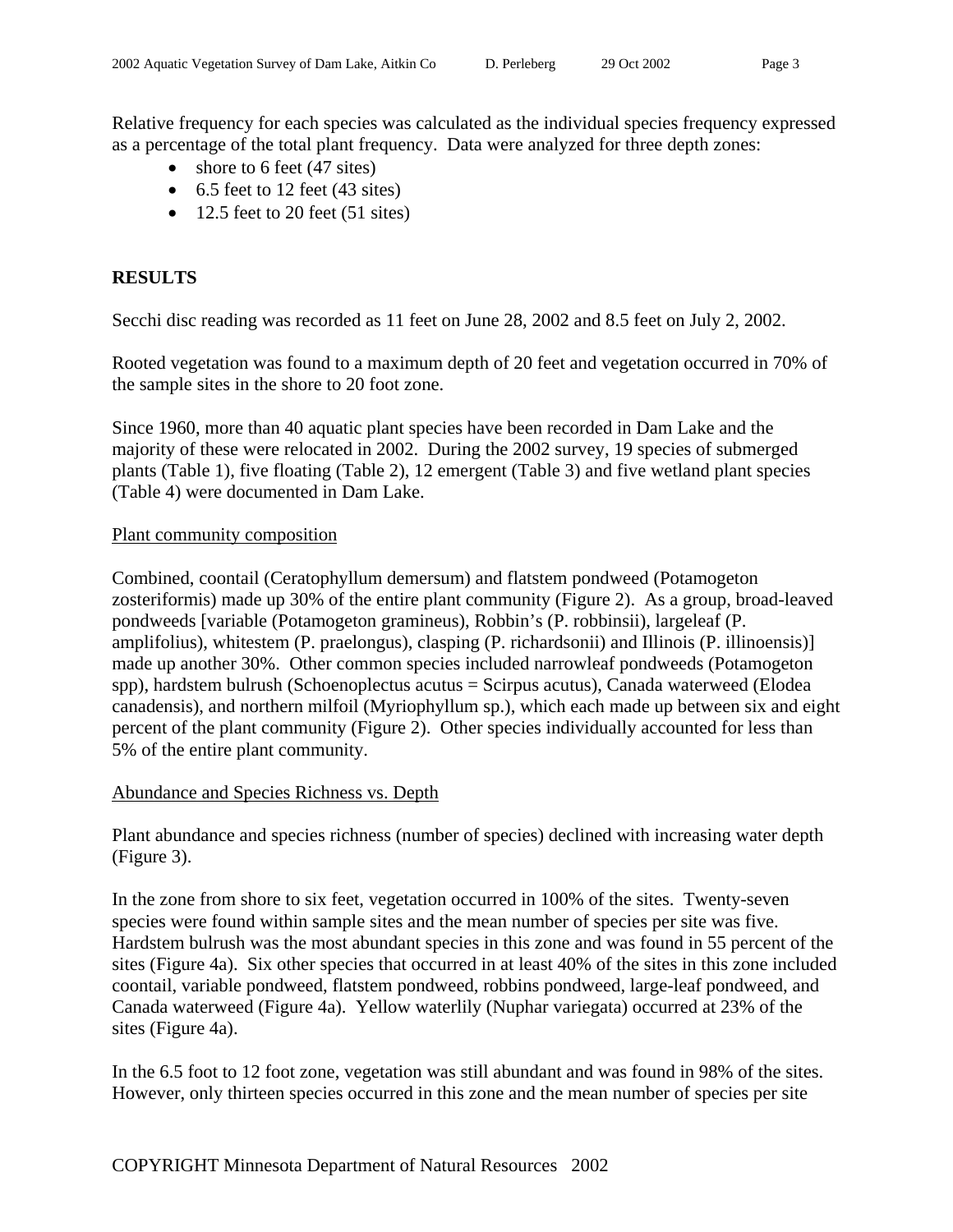was three (Figure 3). Coontail and flatstem pondweed each were found at 70% of the sample sites followed by narrow leaf and whitestem pondweed which each occurred at 30% of the sites (Figure 4b).

In depths greater than 12 feet, vegetation was found in only 18% of sample sites; only six species were found and the mean number of species per site was less than one (Figure 3). Narrow leaf pondweed was the most abundant species in this zone but was found in only 10% of the sites; coontail occurred in eight percent and all other species were found in less than two percent of the sites (Figure 4c). This is the only depth where stonewort (Nitella sp.) was found.

#### Distribution Maps

Because data are entered into an ARCVIEW file, dot distribution maps for individual species or groups of species can be produced. Figure 5 displays the number of species per site and Figure 6 displays the sites with floating-leaved and/or emergent species vs. sites with only submerged species. Absence of a colored dot on these maps simply indicates that no sample was taken in that location. These maps are intended to provide a general overview of distribution, not to delineate plant bed borders.

## **DISCUSSION**

Dam Lake supports an abundant and diverse native aquatic plant community. The near shore zone is dominated by hardstem bulrush, which is among the most valued plant for fish and wildlife habitat. These extensive emergent stands help protect the shoreline from erosion by breaking wave action and stabilizing the lake bottom. A high number of submerged species cooccur in the lake and provide a diversity of habitat types for fish, invertebrates and other wildlife. This is in sharp contrast to lakes that are dominated by dense monotypic stands of submerged plants that provide less habitat diversity and often interfere with recreational lake use.

Historical comparisons of the Dam Lake plant community can be difficult because early surveyors probably only recorded the most common species and used descriptive estimates that are subjective in nature. Nevertheless, some general comparisons can be made. In 1960, vegetation was commonly found to a depth of 11 feet and this remains the area of abundant vegetation today. In 2002, vegetation was documented to 20 feet but it occurred sparsely in depths greater than 12 feet. The plant species that were recorded in 2002 were likely present but missed in earlier surveys. Species that were recorded as common in 1960 remain common today including coontail, flatstem pondweed, muskgrass, yellow waterlily and bulrush.

While detecting some changes in plant communities can be difficult, other changes are quite obvious. Specifically, the extensive stands of bulrush around Dam Lake have likely been altered. The 1960 survey reports that bulrush ringed most of the east and west shoreline and that general description holds for the 2002 bulrush distribution as well (Figure 6). The 1994 survey describes "some cabins on the northeast side have wide (>50') channels cut through the bulrush. A hand-drawn map from this survey shows the major plant beds and the approximate locations of such channels. During the 2002 survey, similar channels were observed at developed sites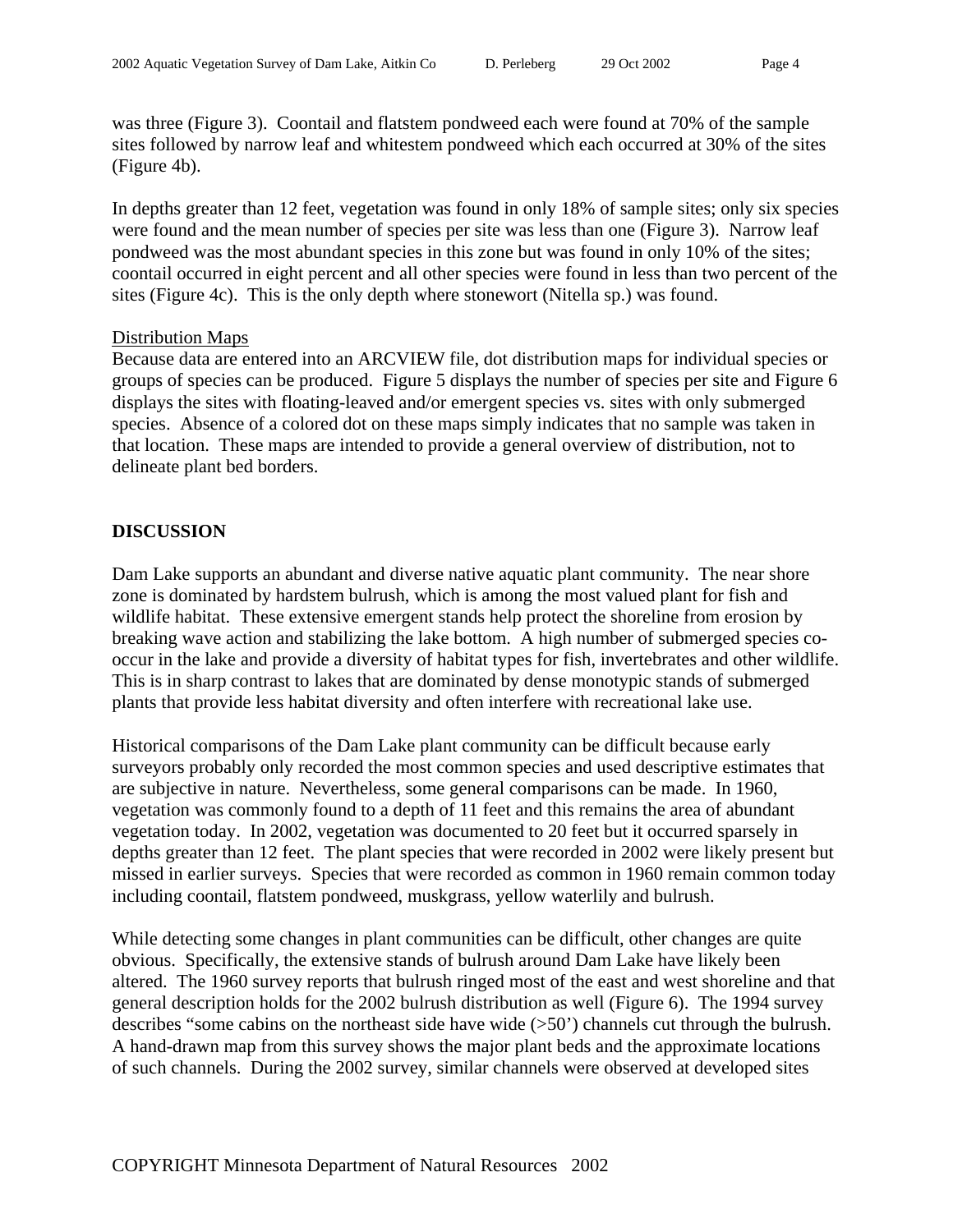around the lake and one resident on the west shore commented that he had cleared out an area in the bulrush bed and was surprised that it took several years for the plants to recover.

Better documentation of the bulrush and waterlily bed borders is now possible with GPS equipment and/or by remote sensing such as aerial photography. This was not done during the 2002 survey due to a lack of survey time.

# **Literature Cited**

- Crow, G.E. and C.B. Hellquist. 2000. Aquatic and wetland plants of Northeastern North America. Vol. 1-2. The University of Wisconsin Press, Madison.
- Madsen, J. D. (1999). "Point intercept and line intercept methods for aquatic plant management." *APCRP Technical Notes Collection* (TN APCRP-M1-02). U.S. Army Engineer Research and Development Center, Vicksburg, MS. www.wes.army.mil/el/aqua.
- Myhre, K.M. 1995. Survey of the northwest shore of Dam Lake, Aiktin County, MN. September 1, 1995. Minnesota Dept. of Natural Resources. Ecological Services Division. Minnesota County Biological Survey Program.
- MN DNR Fisheries Lake Files for Dam Lake, Aitkin County. Minnesota Department of Natural Resources. Division of Fisheries. 1601 Minnesota Drive, Brainerd, MN 56401.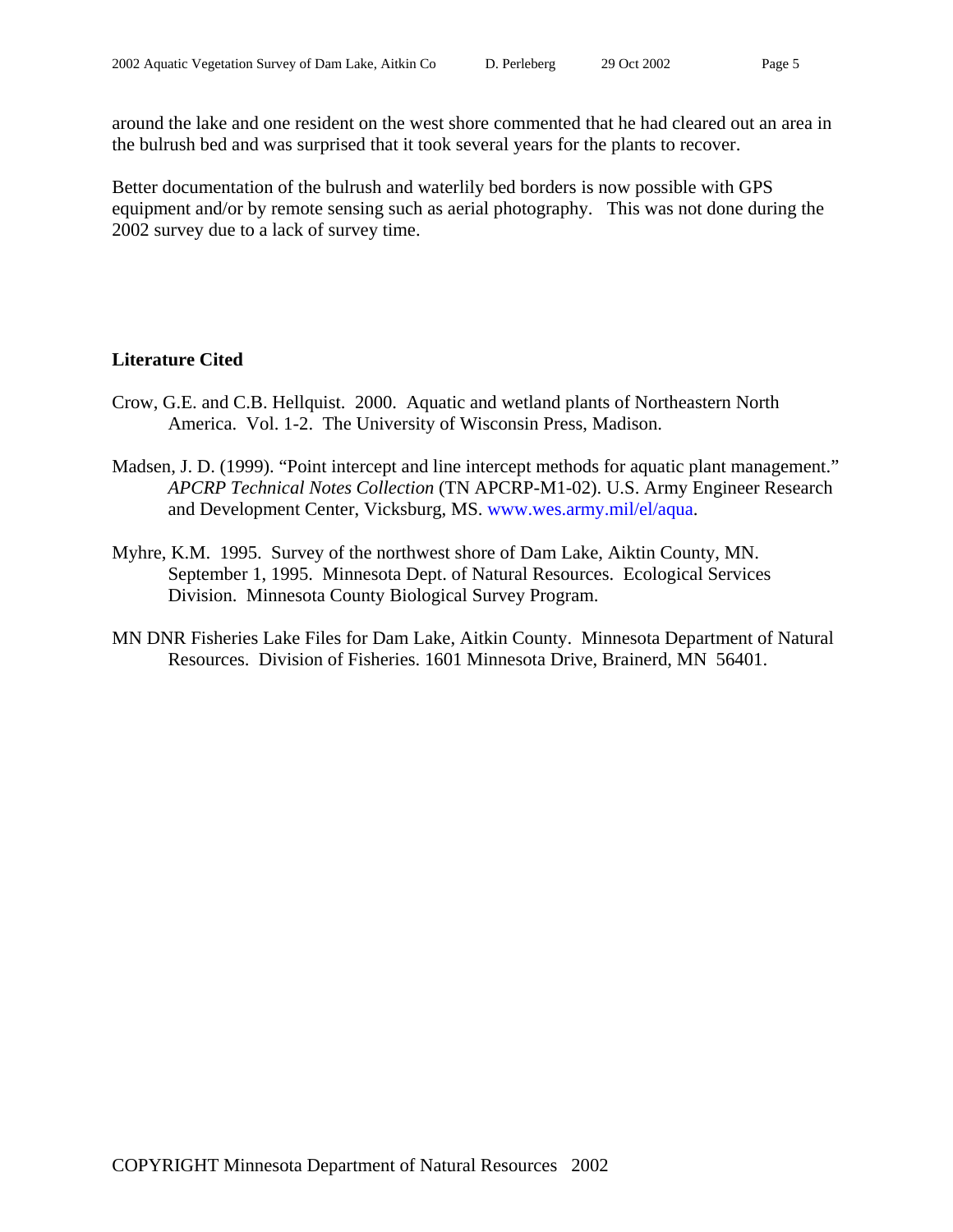| Common name            | <b>Fabic 1. Subfiler geu aquatic plants of Daill Lake, AIKUII C0, 1700-2002.</b><br>Scientific name | 7/25<br>1960    | 7/6<br>1977    | $7/25-29$<br>1990 | 8/19<br>1994   | 9/1<br>1995               | 7/28.<br>8/2<br>2002 |
|------------------------|-----------------------------------------------------------------------------------------------------|-----------------|----------------|-------------------|----------------|---------------------------|----------------------|
| Coontail               | Ceratophyllum demersum                                                                              | P               | $\mathsf{C}$   | A                 | C              | X                         | 42                   |
| <b>Muskgrass</b>       | Chara sp.                                                                                           | P               |                |                   |                |                           | 25                   |
| Canada waterweed       | Elodea canadensis                                                                                   |                 | $\mathbf{O}$   | $\mathbf{P}$      |                | $\boldsymbol{\mathrm{X}}$ | $\overline{17}$      |
| Ouillwort              | Isoetes sp.                                                                                         |                 |                |                   |                |                           | $5*$                 |
| Water marigold         | Megaladonta beckii                                                                                  |                 |                |                   |                | X                         |                      |
| Northern watermilfoil  | Myriophyllum exalbescens                                                                            |                 | $\overline{C}$ | $\overline{C}$    | $\overline{C}$ |                           | $15*$                |
|                        | Myriophyllum sibiricum                                                                              |                 |                |                   |                | X                         |                      |
|                        | Myriophyllum sp.                                                                                    |                 |                |                   |                | X                         |                      |
| <b>Bushy</b> pondweed  | Najas flexilis                                                                                      |                 |                |                   | C              | X                         | 3                    |
| Stonewort              | Nitella sp.                                                                                         |                 |                |                   |                |                           |                      |
| Large-leaf pondweed    | Potamogeton amplifolius                                                                             |                 |                | A                 |                | X                         | 16                   |
| Illinois pondweed      | Potamogeton illinoensis                                                                             |                 |                |                   |                | X                         |                      |
| Narrow leaf pondweeds  | Potamogeton pusillus                                                                                |                 |                | A                 |                | X                         | $20*$                |
|                        | Potamogeton freisii                                                                                 |                 |                | A                 |                |                           |                      |
|                        | Potamogeton strictifolius                                                                           |                 |                | A                 |                |                           |                      |
| Variable pondweed      | Potamogeton gramineus                                                                               |                 |                |                   | $\overline{C}$ | X                         | 18                   |
| Whitestem pondweed     | Potamogeton praelongus                                                                              |                 |                | $\overline{C}$    |                | X                         | 16                   |
| Clasping-leaf pondweed | Potamogeton richardsonii                                                                            |                 | A              | $\mathbf{A}$      | $\overline{C}$ | X                         | 11                   |
| Robbin's pondweed      | Potamogeton robbinsii                                                                               |                 |                | $\mathbf{A}$      |                | X                         | 16                   |
| Flatstem pondweed      | Potamogeton zosteriformis                                                                           | $\mathbf{P}$    | $\mathcal{C}$  | A                 | $\mathcal{C}$  | X                         | 36                   |
| Bladderwort            | Utricularia vulgaris                                                                                |                 |                | $\mathbf{O}$      |                | X                         | X                    |
| Wild celery            | Vallisneria americana                                                                               |                 |                | A                 |                | $\mathbf X$               | $\mathbf{1}$         |
| Water stargrass        | Zosterella dubia                                                                                    |                 |                |                   |                |                           | 9                    |
|                        |                                                                                                     |                 |                |                   |                |                           |                      |
|                        | Mean Secchi disc reading                                                                            | 8 <sub>ft</sub> | 4 ft           | $10$ ft           |                | ---                       | $10$ ft              |
| Max rooting depth      |                                                                                                     |                 | $11$ ft        | $20$ ft           | ---            | ---                       | 20                   |

|  |  |  | Table 1. Submerged aquatic plants of Dam Lake, Aiktin Co, 1960-2002. |  |  |  |
|--|--|--|----------------------------------------------------------------------|--|--|--|
|--|--|--|----------------------------------------------------------------------|--|--|--|

\* indicates tentative identification – need to verify by reviewing voucher specimens

| Table 2. Floating aquatic plants of Dam Lake, Aiktin Co, 1960-2002. |  |  |  |
|---------------------------------------------------------------------|--|--|--|
|---------------------------------------------------------------------|--|--|--|

| Common name             | Scientific name     | 7/25<br>1960 | 7/6<br>1977 | $7/25 - 29$<br>1990 | 8/19<br>1994 | 9/1<br>1995 | $7/28$ ,<br>8/2<br>2002 |
|-------------------------|---------------------|--------------|-------------|---------------------|--------------|-------------|-------------------------|
| Star duckweed           | Lemna trisulca      |              |             |                     |              |             |                         |
| Yellow waterlily        | Nuphar variegata    |              | А           |                     |              | v           |                         |
| White waterlily         | Nymphaea odorata    |              |             |                     |              | $\Lambda$   |                         |
| Floating leaf smartweed | Polygonum amphibium |              |             |                     |              |             |                         |
| Floating-leaf pondweed  | Potamogeton natans  |              |             | D                   |              | л           |                         |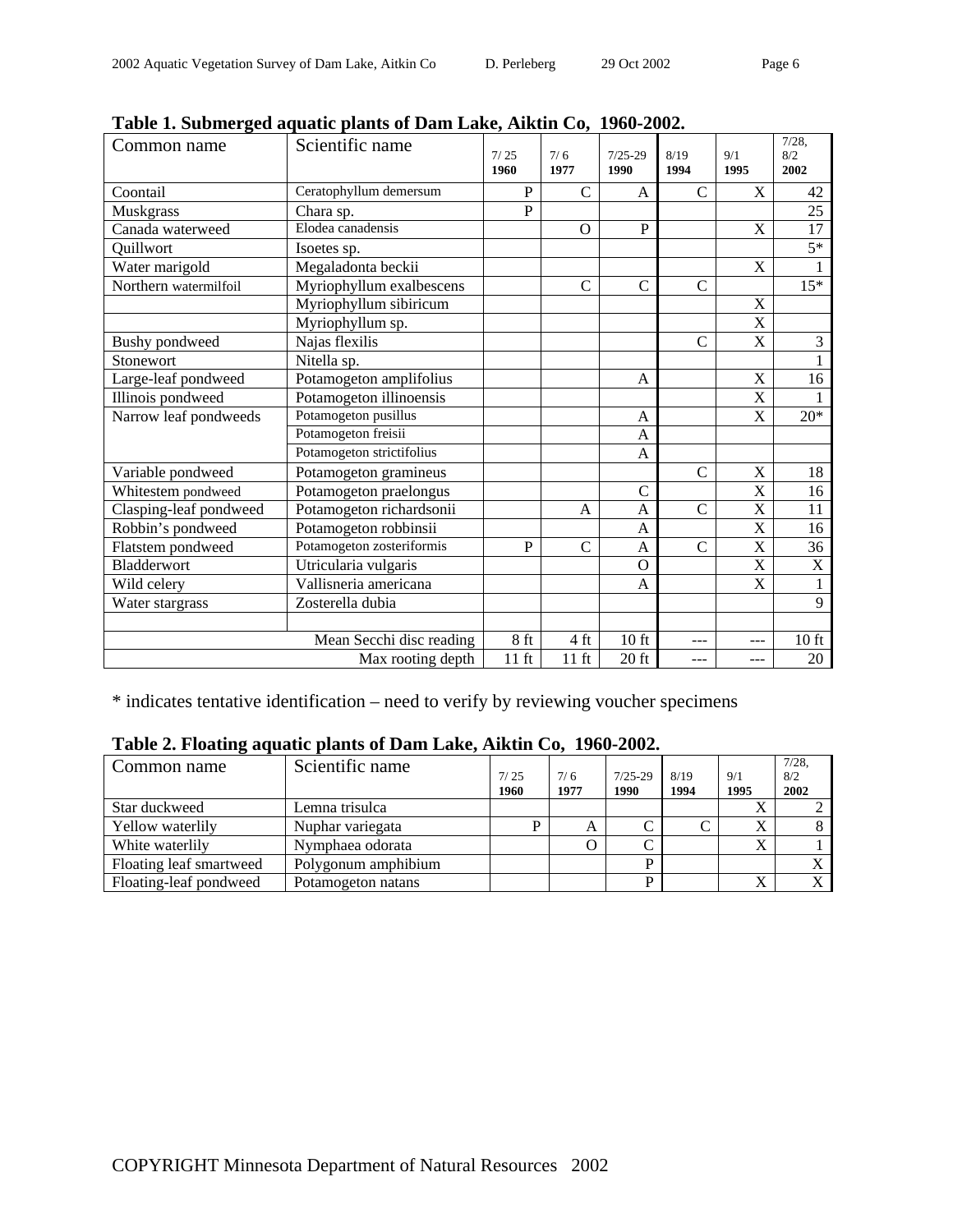| Common name             | Scientific name         | 7/25<br>1960 | 7/6<br>1977 | $7/25 - 29$<br>1990 | 8/19<br>1994 | 9/1<br>1995 | $7/28$ ,<br>8/2<br>2002 |
|-------------------------|-------------------------|--------------|-------------|---------------------|--------------|-------------|-------------------------|
| Spikerush               | Eleocharis sp.          |              |             |                     |              |             | $5*$                    |
| Needlegrass             | Eleocharis acicularis   |              |             |                     |              |             |                         |
|                         | Eleocharis smallii      |              |             |                     |              | X           |                         |
| Horsetail               | Equisetum fluviatile    |              |             |                     |              |             |                         |
| Blue flag iris          | Iris versicolor         | P            |             |                     |              |             |                         |
| Arrowhead               | Sagittaria latifolia    |              |             | P                   |              | X           | X                       |
| Stiff wapato            | Sagittaria rigida       |              |             | $\Omega$            |              | X           | $2*$                    |
| Hardstem Bulrush        | Schoenoplectus acutus   | P            | A           | A                   | A/C          | X           | 19                      |
| Three square bulrush    | Schoenoplectus pungens  |              |             |                     |              | X           |                         |
| River bulrush           | Scirpus fluviatilis     |              |             | $\Omega$            |              |             | X                       |
| Floating leaved burreed | Sparganium minima       |              |             |                     |              |             | $X^*$                   |
| Giant burreed           | Sparganium eurycarpum   |              |             | $\Omega$            |              |             |                         |
| Green-fruited burreed   | Sparganium chlorocarpum |              |             | P                   |              |             |                         |
| Broad-leaf cattail      | Typha latifolia         |              | P           | $\Omega$            |              |             | X                       |
| Narrow-leaf cattail     | Typha angustifolia      |              |             |                     |              |             | X                       |
| Wild rice               | Zizania aquatica        |              | $\Omega$    | P                   |              |             |                         |

**Table 3. Emergent aquatic plants of Dam Lake, Aitkin Co., 1960-2002.** 

\* indicates tentative identification – need to verify by reviewing voucher specimens

| Common name                | Scientific name               | 7/25<br>1960 | 7/6<br>1977   | $7/25 - 29$<br>1990 | 8/19<br>1994 | 9/1<br>1995           | $7/28$ ,<br>8/2<br>2002 |
|----------------------------|-------------------------------|--------------|---------------|---------------------|--------------|-----------------------|-------------------------|
| Water plantain             | Alisma sp.                    |              |               |                     |              |                       | X                       |
| Swamp milkweed             | Asclepias incarnata           |              |               |                     |              | X                     |                         |
| Aster                      | Aster sp.                     |              |               |                     |              | X                     |                         |
| Beggar-Tick                | Bidens sp.                    |              |               |                     |              | X                     |                         |
| Nodding bur-marigold       | Bidens cernua                 |              |               |                     |              | X                     |                         |
| Blue-joint                 | Calamagrostis canadensis      |              |               |                     |              | $\overline{\text{X}}$ |                         |
| Bottlebrush sedge          | Carex comosa                  |              |               |                     |              | X                     |                         |
| Sedge                      | Carex sp.                     |              |               |                     |              |                       | $X^*$                   |
| Bulb-bearing water-hemlock | Cicuta bulbifera              |              |               |                     |              | X                     |                         |
| Joe-Pye weed               | Eupatorium maculatum          |              |               |                     |              |                       | X                       |
| Jewelweed                  | Impatiens capensis            |              |               |                     |              | X                     |                         |
| Northern bugleweed         | Lycopus uniflorus             |              |               |                     |              | X                     |                         |
| Common mint                | Mentha arvensis var. glabrata |              |               |                     |              | X                     |                         |
| Reed canary grass          | Phalaris arundinacea          |              | $\mathcal{C}$ |                     |              | X                     | $\mathbf X$             |
|                            | Phragmites communis           |              |               | $\Omega$            |              |                       | X                       |
| Willow                     | Salix sp.                     |              |               |                     |              | X                     |                         |
| Peach-leaved willow        | Salix amygdaloides            |              |               |                     |              | X                     |                         |
| Sow-thistle                | Sonchus uliginosus            |              |               |                     |              | X                     |                         |
| Prairie cordgrass          | Spartina pectinata            |              |               |                     |              | X                     |                         |
| Meadowsweet                | Spiraea alba                  |              |               |                     |              | X                     |                         |

|  |  |  |  |  |  |  | Table 4. Wetland plants of Dam Lake, Aitkin Co., 1960-2002. |
|--|--|--|--|--|--|--|-------------------------------------------------------------|
|--|--|--|--|--|--|--|-------------------------------------------------------------|

\* indicates tentative identification – need to verify by reviewing voucher specimens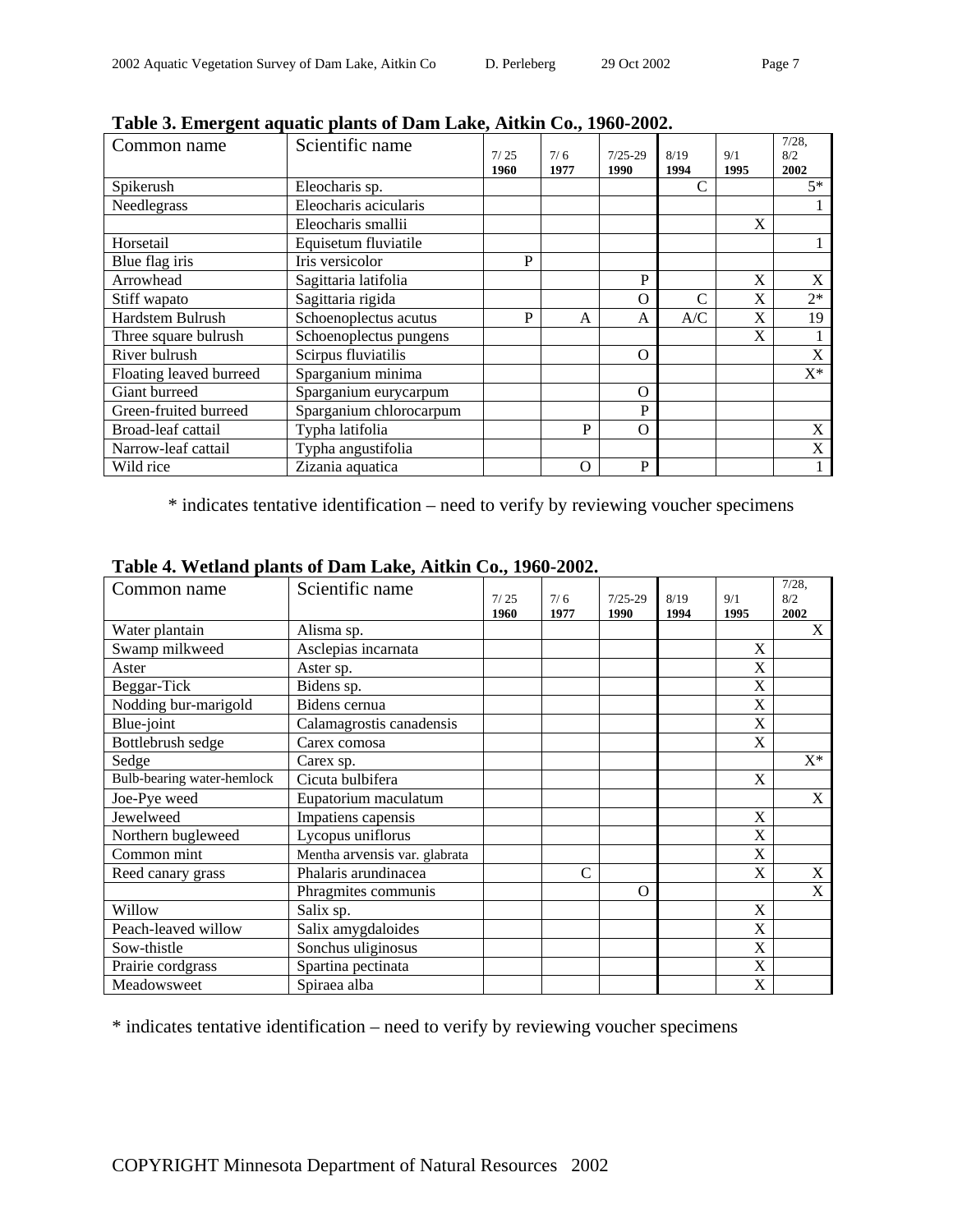

Figure 1. Dam Lake 2002 vegetation sample site locations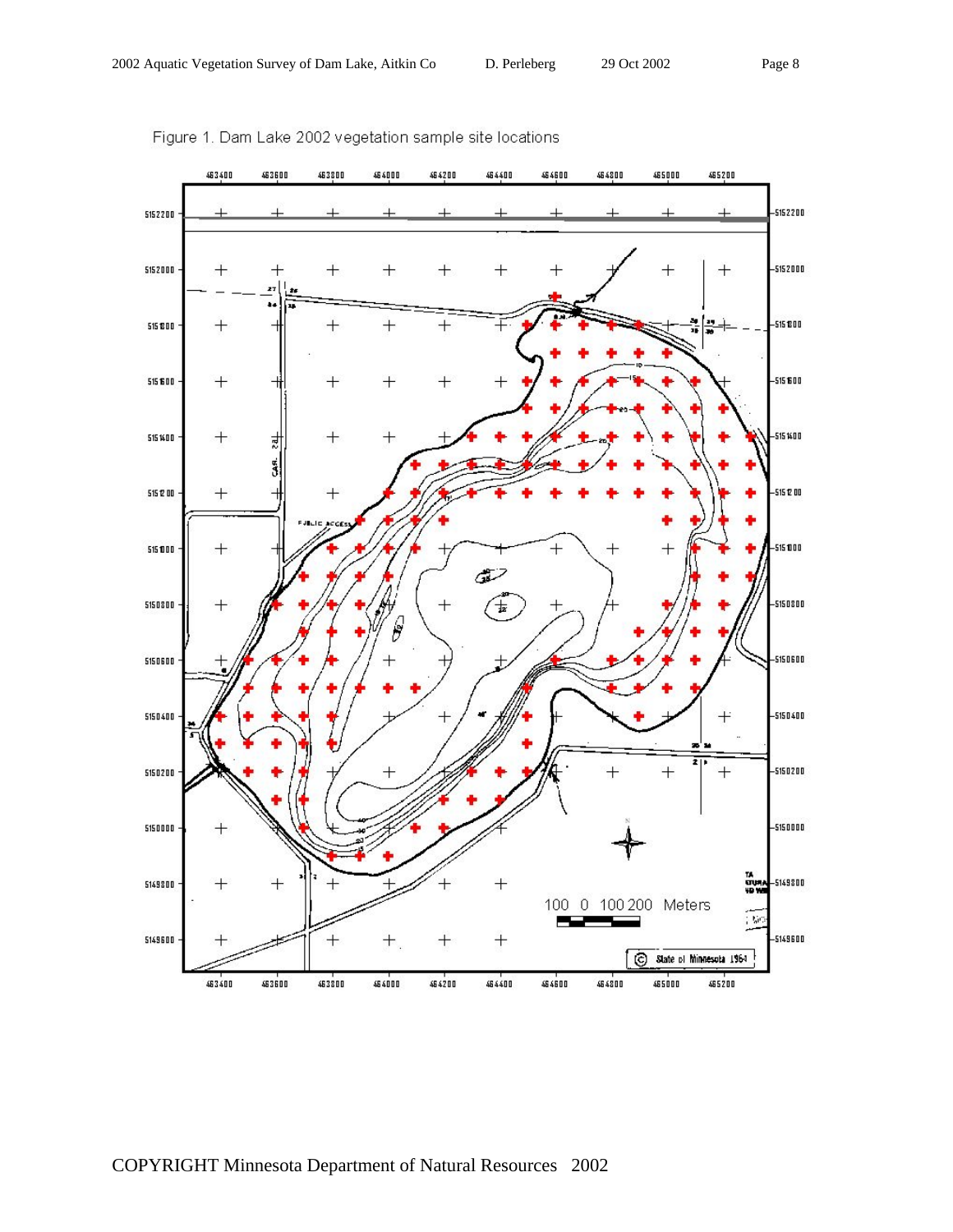



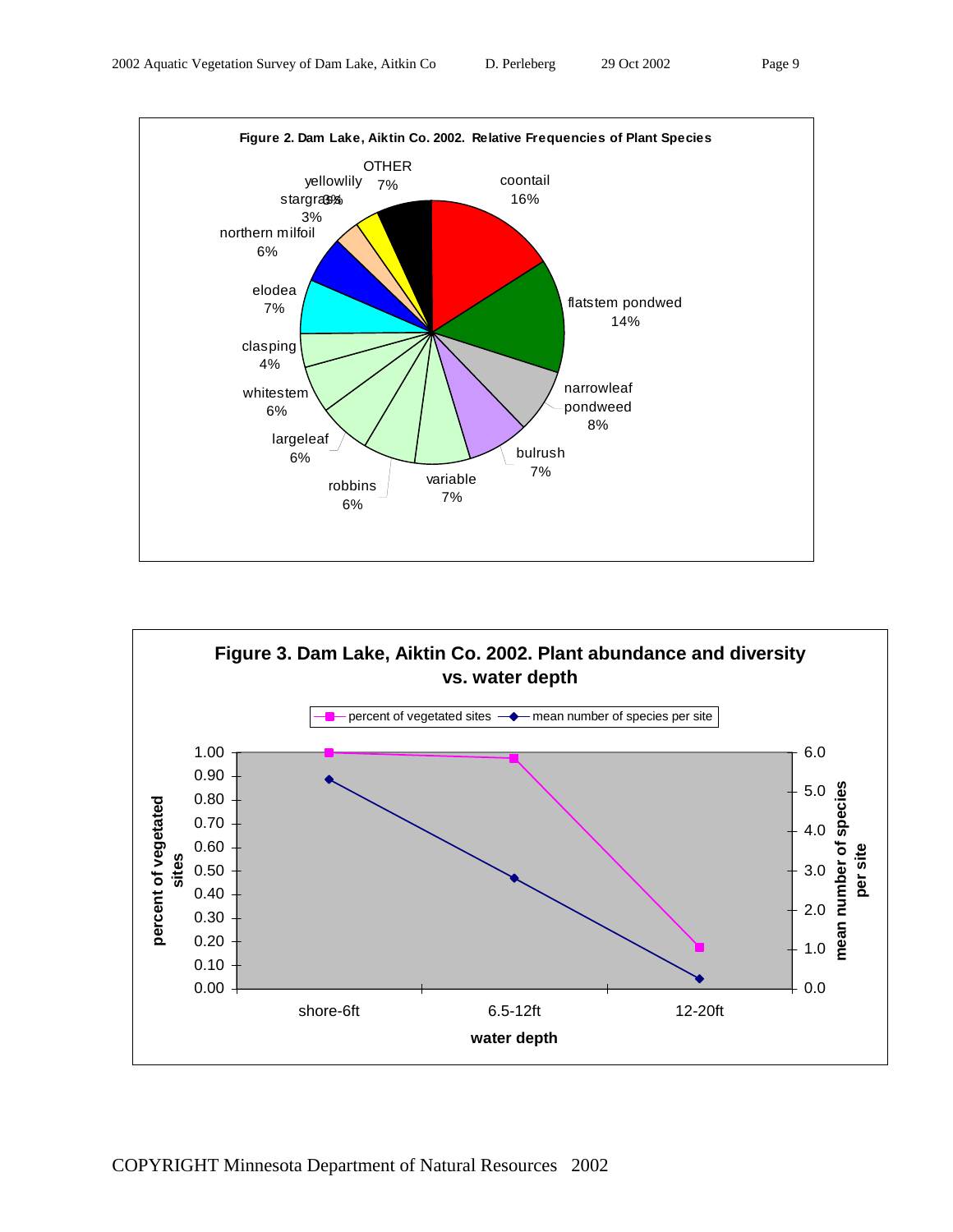





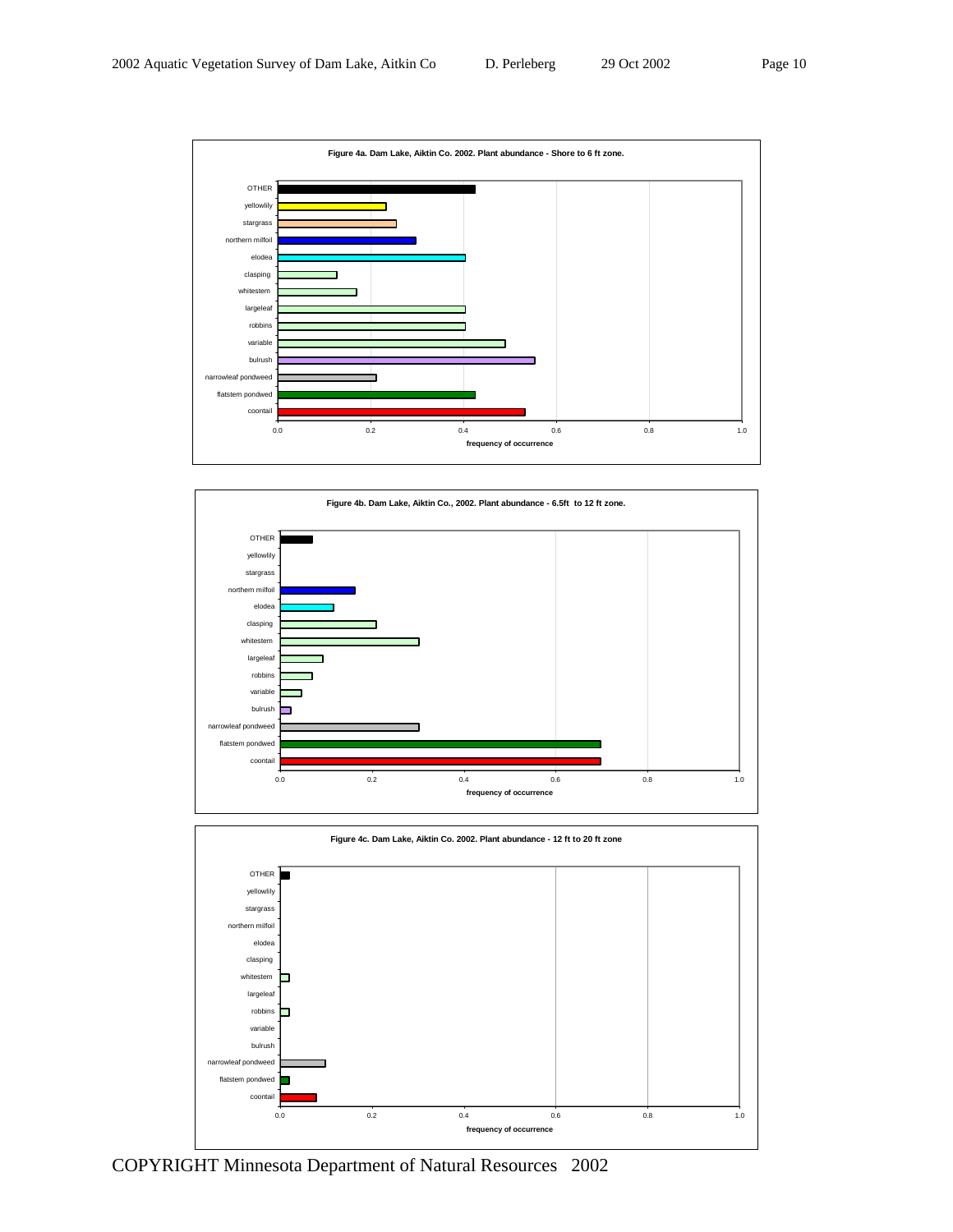Figure 5. Dam Lake 2002. Number of species per site.